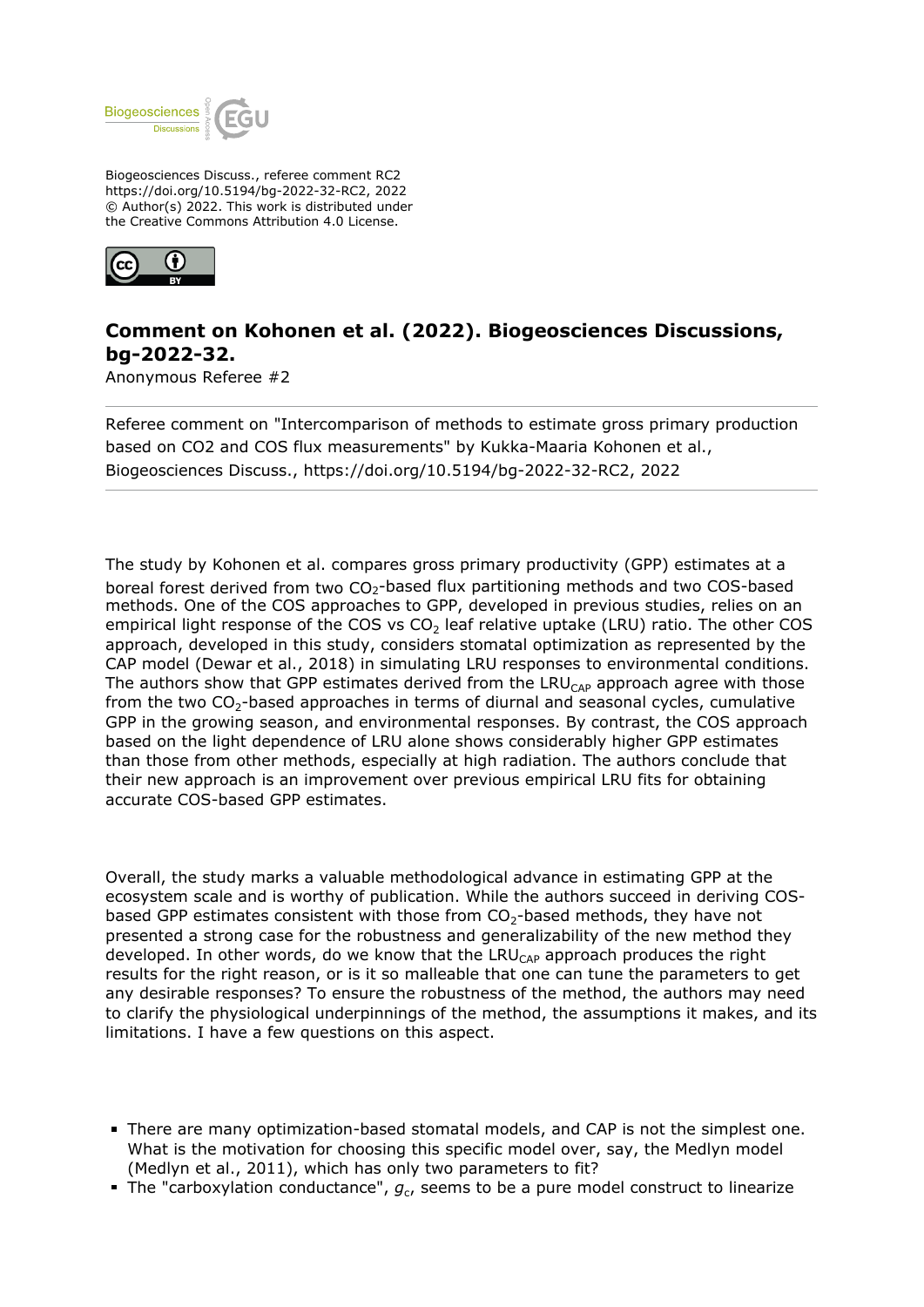the nonlinear response of the assimilation rate  $(A)$  to the chloroplast  $CO<sub>2</sub>$  concentration ( $c_{\rm c}$ ). The assumption that  $g_{\rm c}$  is constant is inconsistent with the Farquhar et al. (1980) model because the transition from Rubisco carboxylation limitation to electron transport limitation necessarily changes the slope of the A-c<sub>c</sub> curve. What is the rationale behind this treatment? What bias does it introduce?

- Several parameters assumed constant in fitting the model may vary across the season, for example,  $CO<sub>2</sub>$  compensation point and photosynthetic quantum yield. Where do those fixed values come from? Are they representative of the Scots pine species at the site?
- The impact of mesophyll conductance  $(g_m)$  on LRU is an intriguing but understated point. It seems that infinite  $g_m$  works best for explaining LRU variability at low light but overestimates LRU at high light. By contrast, a finite  $g<sub>m</sub>$  works well at high light but predicts too low LRU values at low light (Fig. B2). Is there a physiological explanation for this? A discussion on this point would be desirable.

## **Specific comments**

L21-22: "removes approximately 30% of the annual anthropogenic carbon dioxide  $(CO<sub>2</sub>)$ emissions from the atmosphere". This is a misinterpretation. Global GPP far outweighs the anthropogenic carbon emissions ( $\sim$ 120 PgC vs  $\sim$ 10 PgC). The 30% fraction refers to net biome productivity, which is the net balance of GPP, ecosystem respiration, and emissions from land use changes and disturbances. See Chapin et al. (2006) for standard definitions of carbon flux terms.

L25: It is the net balance not the ratio that dictates the magnitude and direction of the terrestrial carbon budget.

L33: The origin of the partitioning method based on nighttime respiration predates Reichstein et al. (2005). The idea goes back at least as early as in Wofsy et al. (1993), though not in the exact form of relationship between  $R_{\text{eco}}$  and temperature. It is likely that this method has an earlier origin in the eddy covariance community. Therefore, better change "a method **introduced by** Reichstein et al. (2005)" to "a method **in** Reichstein et al. (2005)".

L35: And storage change fluxes, if not constrained by concentration profile measurements, also introduce bias to nighttime fluxes.

L40: "These limitations lead to uncertainties in the derivation of mechanistically sound descriptions of respiration and its drivers, especially when contributions of different biomass compartments to total  $CO<sub>2</sub>$  efflux vary across ecosystems and seasonally even within one ecosystem." The point of this sentence is unclear.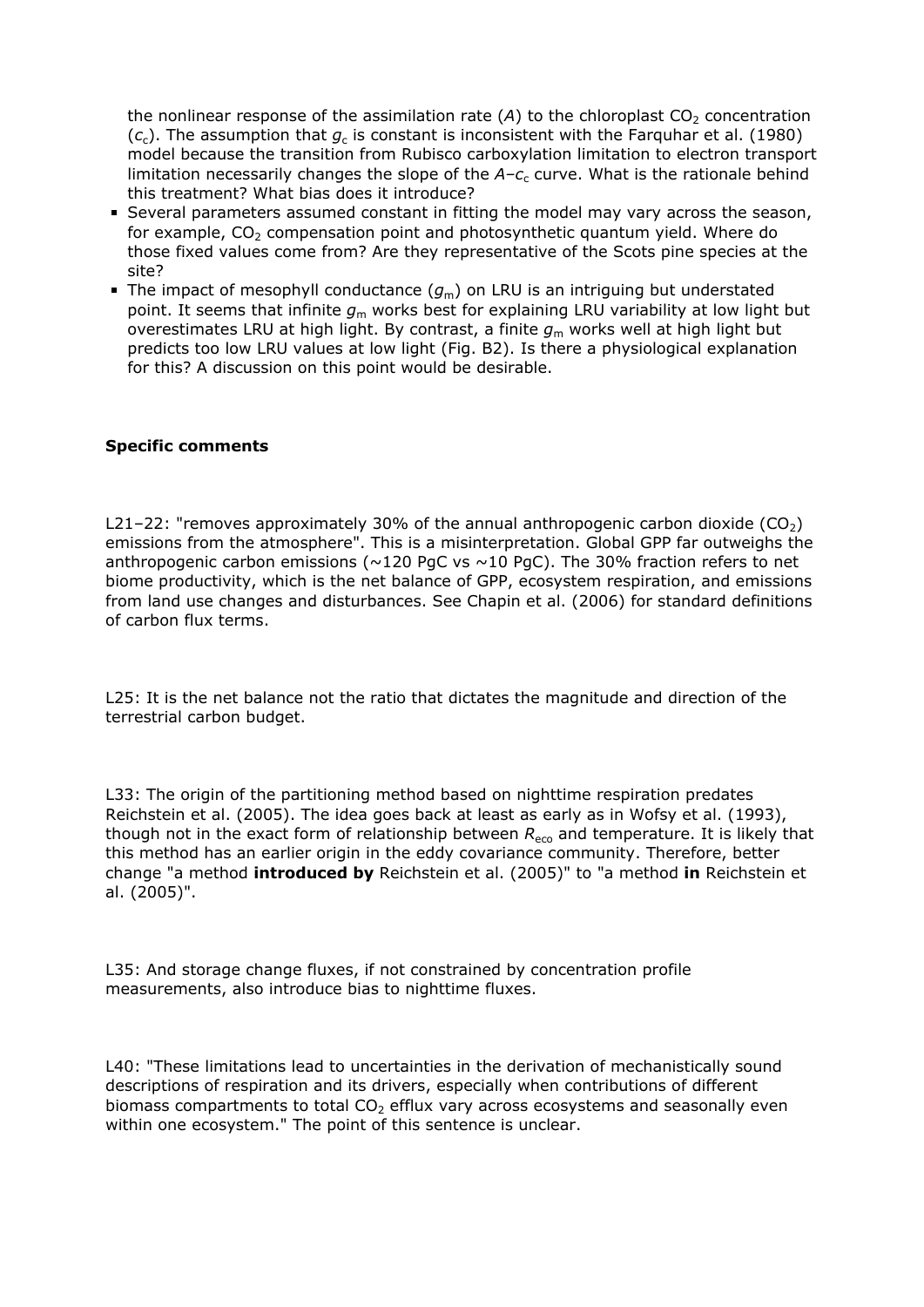L48–55: It would be helpful to add a sentence on how this neural network approach tackles the problem of the inhibition of daytime respiration.

L66: "recent studies have shown that LRU is a function of solar radiation because  $CO<sub>2</sub>$ uptake is highly radiation dependent while COS uptake is not" - This notion that LRU depends on PAR goes back as early as Stimler et al. (2010).

L123: Specify the value of  $T_0$ .

Section 2.3.2: Did you create a hold-out data set for validation as in Tramontana et al. (2020), or perform cross-validation?

L161: "atmospheric concentrations of  $CO<sub>2</sub>$  and COS" - Specify at which height these concentrations were measured.

L164: Kooijmans et al. (2019) presented data from two chambers. Was this relationship derived from measurements from both chambers?

L193–200: I share the other referee's concern that this paragraph is not helpful for readers to grasp the year-to-year variability of environmental conditions. Try to present the anomaly features in chronological order.

Table 1: List the source of each parameter value in a column instead of in the caption. Specify which values are from the literature and which are fitted to data presented in this study.

L203-204: " $\ldots$  when comparing GPP<sub>ANN</sub> to standard FLUXNET partitioning during summer months for multiple sites." - What about the subset of evergreen needleleaf forest (ENF) sites?

L209-L210: "However, at 30 min time scale the GPP<sub>ANN</sub> was on average 15 % lower than  $GPP_{NIR}$ ." - Could you compare  $GPP_{ANN}$  and  $GPP_{NLR}$  at half-hourly timescales with negative values filtered?

L211-L212: "while GPP<sub>NLR</sub> may have even negative values due to random noise in the NEE measurements." - GPP should not be negative. Even if we consider random noise, the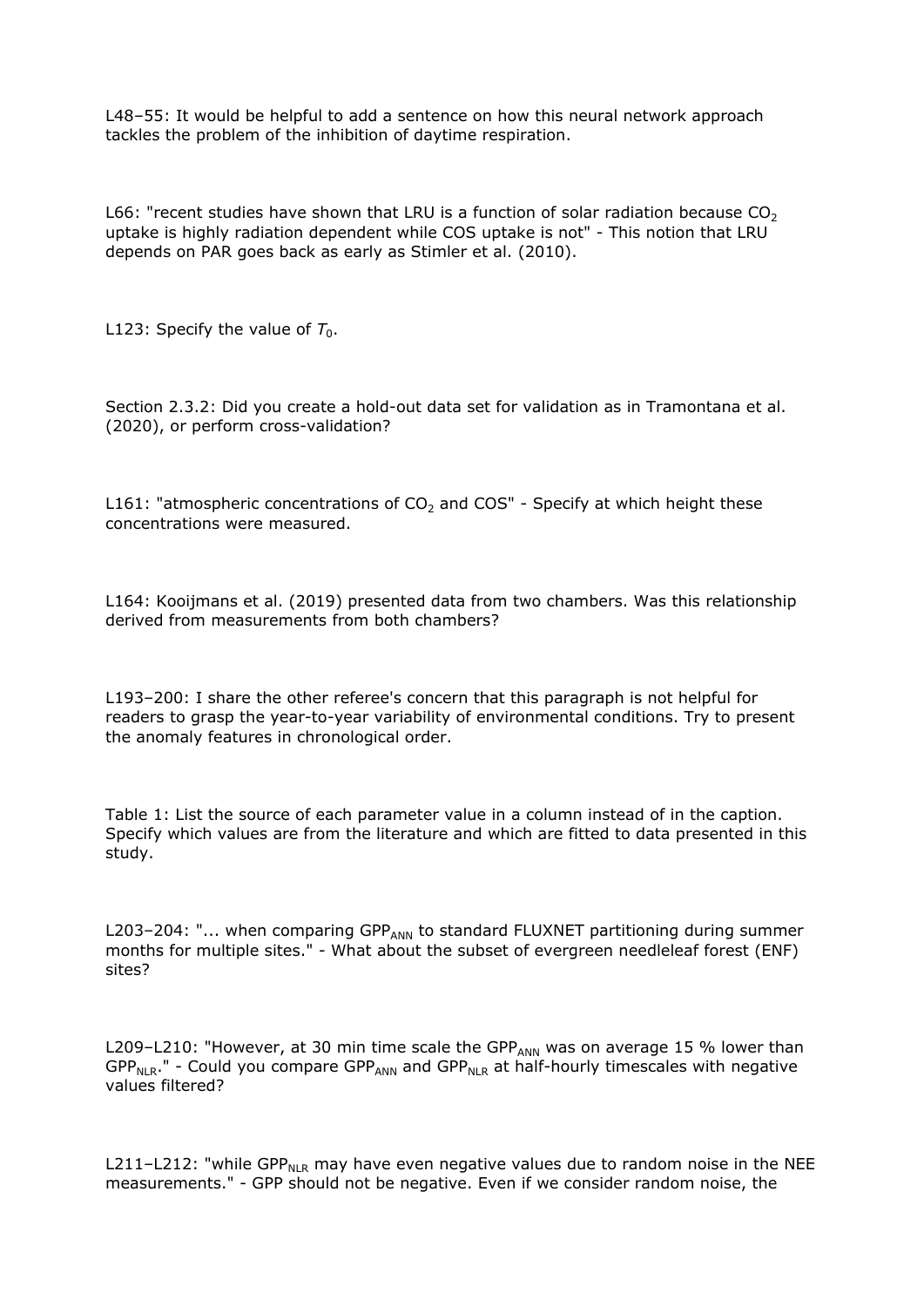uncertainty range of GPP estimates should not encompass negative values because this is physically impossible. In your calculation of cumulative fluxes, the negative values may need to be capped at zero.

L231: Given that GPP is higher at high radiation, shouldn't the parameter fitting prioritize reducing LRU bias at high radiation?

L242: "The agreement of this method was better than assuming infinite mesophyll conductance at high PAR, but worse at low PAR" - Could you elaborate on why this is the case? Have you tried temperature-dependent  $g_m$  as in Wehr et al. (2017)?

L245–246: "We thus concluded that the assumption of infinite gm is more valid." - It would be more appropriate to say that given the uncertainty in LRU, minimizing LRU errors by itself does not offer a robust constraint on  $g<sub>m</sub>$ . This fact does not necessarily mean that an infinite  $g_m$  is valid in the real world.

L249: It is worth noting that  $g_m$  becomes more limiting relative to  $g_s$ . We do not know how  $g_{_{\mathsf{m}}}$  varies during the day. It could be that  $g_{_{\mathrm{S}}}$  increases to a point such that  $g_{_{\mathsf{m}}}$ becomes more limiting.

L267–L269: If the fraction of leaf respiration in total ecosystem respiration is small, I would not expect a clear break point to be found in the light response of NEE. Do you see any evidence for the Kok effect in leaf chamber measurements?

L274: "in summer a saturation point was found at PAR>500" - This apparent saturation point could be partly caused by VPD limitation on stomatal conductance around midday.

L359: What purpose does rewriting the equation in terms of  $c_a$  - Γ<sup>\*</sup> serve? In the Farquhar et al. (1980) model,  $\overline{\Gamma}^*$  appears in  $c_c$  –  $\overline{\Gamma}^*$ , because it is used to represent the difference between carboxylation and oxygenation. But  $c<sub>a</sub>$  – Γ<sup>\*</sup> does not seem to carry a physiological meaning.

## **Technical comments**

L24: "increased" -> "increasing"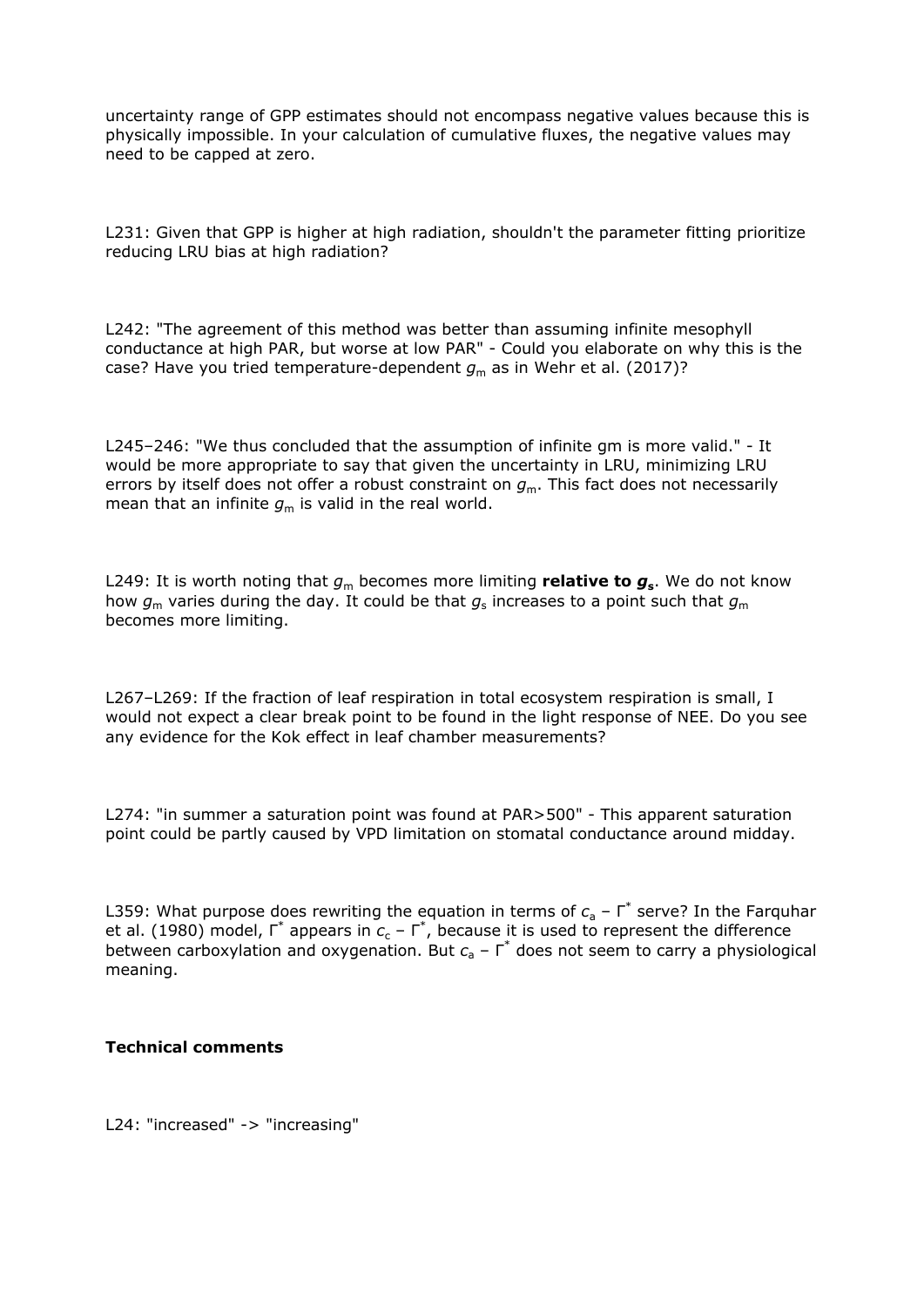L30: "widely" and "globally", superfluous

L61: "triggered" -> "catalyzed"

L69: "ecosystem scale" -> "ecosystem-scale"

L71–72: This sentence seems to be the topic sentence of the paragraph.

L84: "where first flux measurements started in 1996 ..." - This information does not seem relevant since only the flux measurements between 2013 and 2017 are presented.

L86: "50 ha" - Better use SI units, for example, 0.5 km<sup>2</sup>.

L139: "ecosystem level" -> "ecosystem-level"

L146: "assure" -> "ensure"

L193: "higher average" -> "higher than average"

L195: The units of PAR are incorrect in this line.

L214: "Fig. 2,3" -> "Figs. 2 and 3"

References cited

Chapin, F. S., Woodwell, G. M., Randerson, J. T., Rastetter, E. B., Lovett, G. M., Baldocchi, D. D., Clark, D. A., Harmon, M. E., Schimel, D. S., Valentini, R., Wirth, C., Aber, J. D., Cole, J. J., Goulden, M. L., Harden, J. W., Heimann, M., Howarth, R. W., Matson, P. A., McGuire, A. D., … Schulze, E.-D. (2006). Reconciling Carbon-cycle Concepts, Terminology, and Methods. Ecosystems, 9(7), 1041–1050. https://doi.org/10.1007/s10021-005-0105-7